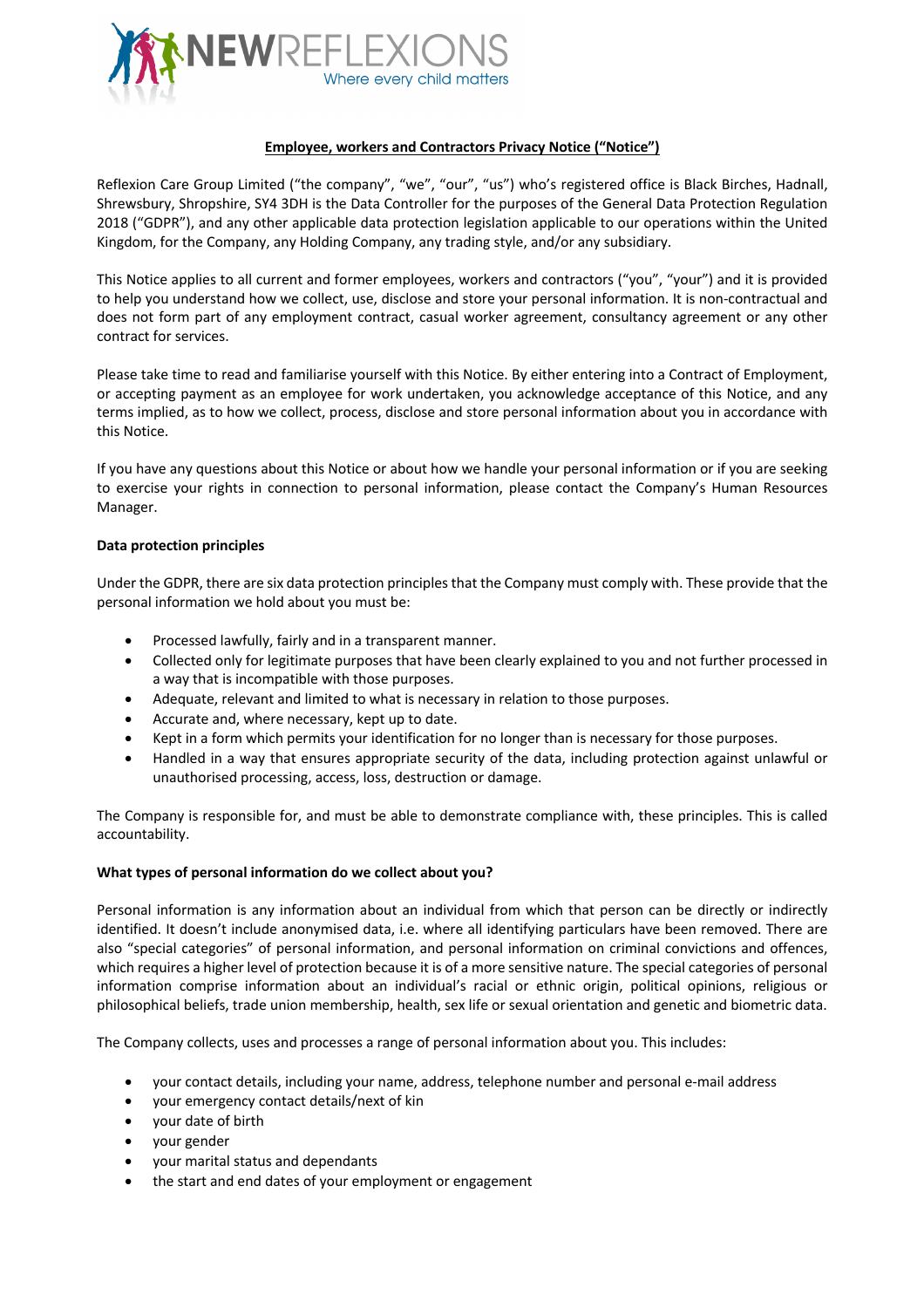

- recruitment records, including personal information included in a CV, any application form, cover letter, interview notes, references, copies of proof of right to work in the UK documentation, copies of qualification certificates, copy of driving licence and other background check documentation including information relating to Disclosure and Barring Service (DBS) and Protecting Vulnerable Groups (PVG) scheme checks
- Foreign criminal record checks
- the terms and conditions of your employment or engagement (including your job title and working hours), as set out in a job offer letter, employment contract, written statement of employment particulars, casual worker agreement, consultancy agreement, pay review and bonus letters, statements of changes to employment or engagement terms and related correspondence
- details of your skills, qualifications, experience and work history, both with previous employers and with the Company
- your professional memberships
- your pay, entitlement to benefits and pension information
- your National Insurance number
- your bank account details, payroll records, tax code and tax status information
- any disciplinary, grievance and capability records, including investigation reports, collated evidence, minutes of hearings and appeal hearings, warning letters, performance improvement plans and related correspondence
- appraisals, including appraisal forms, performance reviews and ratings, targets and objectives set
- training records
- annual leave and other leave records, including details of the types of and reasons for leave being taken and related correspondence
- any termination of employment or engagement documentation, including resignation letters, dismissal letters, redundancy letters, minutes of meetings, settlement agreements and related correspondence
- information about your use of our IT systems, including usage of telephones, e-mail and the Internet
- photographs

The Company may also collect, use and process the following special categories of your personal information:

- information about your health, including any medical condition, whether you have a disability in respect of which the Company needs to make reasonable adjustments, sickness absence records (including details of the reasons for sickness absence being taken), medical reports and related correspondence
- information about your racial or ethnic origin, religious or philosophical beliefs and sexual orientation
- trade union membership
- information about criminal convictions and offences

## **How do we collect your personal information?**

The Company may collect personal information about employees, workers and contractors in a variety of ways. It is collected during the recruitment process, either directly from you or sometimes from a third party such as an employment agency. We may also collect personal information from other external third parties, such as references from former employers, information from background check providers, information from credit reference agencies and criminal record checks from the Disclosure and Barring Service (DBS) and Protecting Vulnerable Groups (PVG) scheme.

We will also collect additional personal information throughout the period of your working relationship with us. This may be collected in the course of your work-related activities. Whilst some of the personal information you provide to us is mandatory and/or is a statutory or contractual requirement, some of it you may be asked to provide to us on a voluntary basis. We will inform you whether you are required to provide certain personal information to us or if you have a choice in this.

Your personal information may be stored in different places, including in your personnel file, in the Company's HR management system and in other IT systems, such as the e-mail system.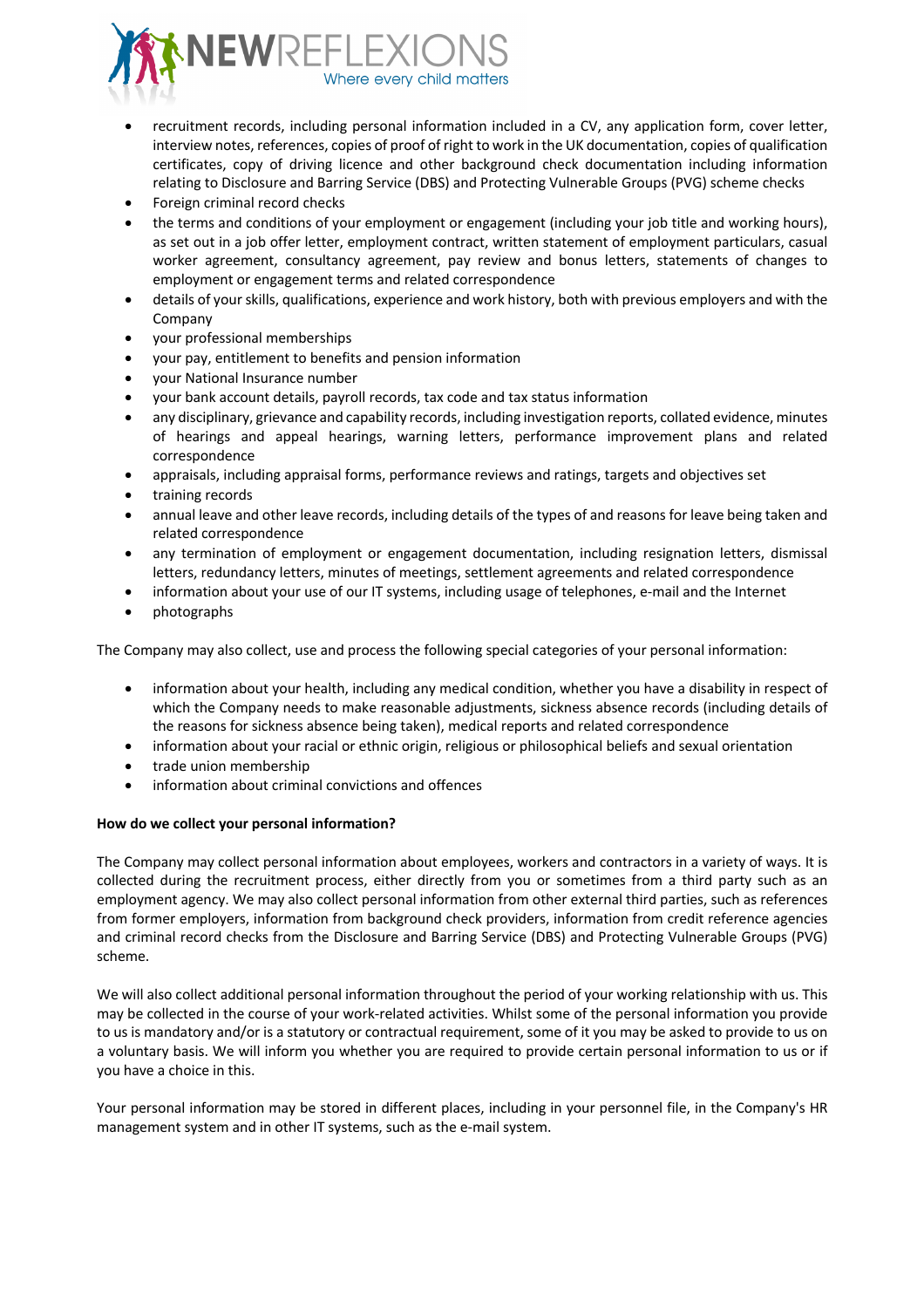

## **Why and how do we use your personal information?**

We will only use your personal information when the law allows us to. These are known as the legal bases for processing. We will use your personal information in one or more of the following circumstances:

- where we need to do so to perform the employment contract, casual worker agreement, consultancy agreement or contract for services we have entered into with you
- where we need to comply with a legal obligation
- where it is necessary for our legitimate interests (or those of a third party), and your interests or your fundamental rights and freedoms do not override our interests.
- We may also occasionally use your personal information where we need to protect your vital interests (or someone else's vital interests).
- where we are required to report information to investors

We need all the types of personal information listed under *"What types of personal information do we collect about you?"* primarily to enable us to perform our contract with you and to enable us to comply with our legal and regulatory obligations. In some cases, we may also use your personal information where it is necessary to pursue our legitimate interests (or those of a third party), provided that your interests or your fundamental rights and freedoms do not override our interests.

Our legitimate interests include: performing or exercising our obligations or rights under the direct relationship that exists between the Company and you as its employee, worker or contractor; pursuing our business by employing (and rewarding) employees, workers and contractors; performing effective internal administration and ensuring the smooth running of the business; ensuring the security and effective operation of oursystems and network; protecting our confidential information; and conducting due diligence on employees, workers and contractors. We believe that you have a reasonable expectation, as our employee, worker or contractor, that we will process your personal information.

The purposes for which we are processing, or will process, your personal information are to:

- enable us to maintain accurate and up-to-date employee, worker and contractor records and contact details (including details of whom to contact in the event of an emergency)
- run recruitment processes and assess your suitability for employment, engagement or promotion
- comply with statutory and/or regulatory requirements and obligations, e.g. checking your right to work in the UK
- comply with the duty to make reasonable adjustments for disabled employees and workers and with other disability discrimination obligations
- maintain an accurate record of your employment or engagement terms
- administer the contract we have entered into with you
- make decisions about pay reviews and bonuses
- ensure compliance with your statutory and contractual rights
- ensure you are paid correctly and receive the correct benefits and pension entitlements, including liaising with any external benefits or pension providers or insurers
- ensure compliance with income tax requirements, e.g. deducting income tax and National Insurance contributions where applicable
- operate and maintain a record of disciplinary, grievance and capability procedures and action taken
- operate and maintain a record of performance management systems
- record and assess your education, training and development activities and needs
- plan for career development and succession
- manage, plan and organise work
- enable effective workforce management
- operate and maintain a record of annual leave procedures
- operate and maintain a record of sickness absence procedures
- ascertain your fitness to work
- operate and maintain a record of maternity leave, paternity leave, adoption leave, shared parental leave, parental leave and any other type of paid or unpaid leave or time off work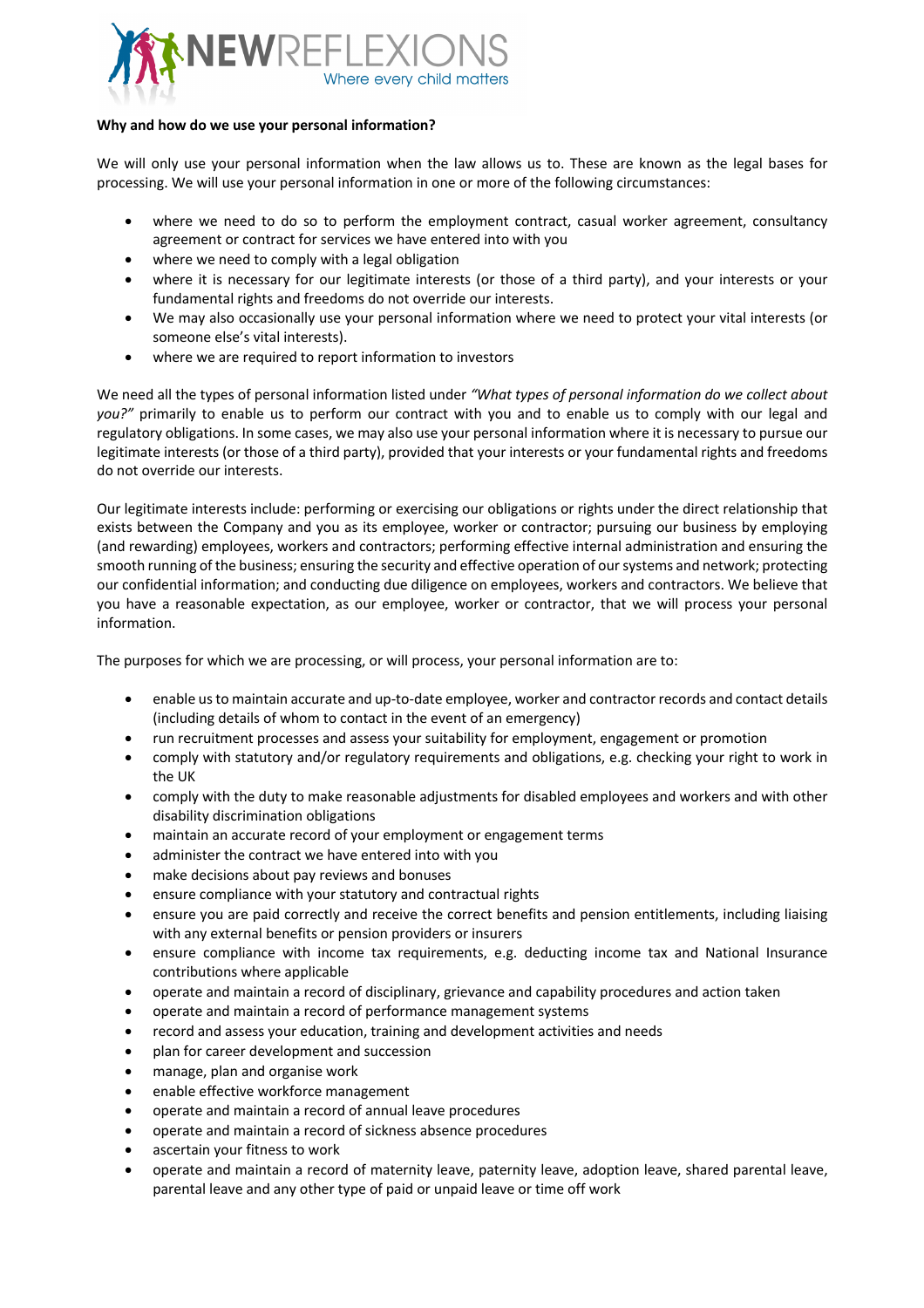

- ensure payment of SSP or contractual sick pay
- ensure payment of other statutory or contractual pay entitlements, e.g. SMP, SPP, SAP and ShPP
- meet our obligations under health and safety laws
- make decisions about continued employment or engagement
- operate and maintain a record of dismissal procedures
- provide references on request for current or former employees, workers or contractors
- prevent fraud
- monitor your use of our IT systems to ensure compliance with our IT-related policies
- ensure network and information security and prevent unauthorised access and modifications to systems
- ensure effective HR, personnel management and business administration, including accounting and auditing
- ensure adherence to Company rules, policies and procedures
- monitor equal opportunities
- enable us to establish, exercise or defend possible legal claims

Please note that we may process your personal information without your consent, in compliance with these rules, where this is required or permitted by law.

## **What if you fail to provide personal information?**

If you fail to provide certain personal information when requested or required, we may not be able to perform the contract we have entered into with you, or we may be prevented from complying with our legal obligations. You may also be unable to exercise your statutory or contractual rights.

## **Why and how do we use your sensitive personal information?**

We will only collect and use your sensitive personal information, which includes special categories of personal information and information about criminal convictions and offences, when the law allows us to.

Some special categories of personal information, i.e. information about your health or medical conditions and trade union membership, and information about criminal convictions and offences, is processed so that we can perform or exercise our obligations or rights under employment law or social security law and in line with our data protection policy. Information about health or medical conditions may also be processed for the purposes of assessing the working capacity of an employee or medical diagnosis, provided this is done under the responsibility of a medical professional subject to the obligation of professional secrecy, e.g. a doctor, and again in line with our data protection policy.

We may also process these special categories of personal information, and information about any criminal convictions and offences, where we have your explicit written consent. In this case, we will first provide you with full details of the personal information we would like and the reason we need it, so that you can properly consider whether you wish to consent or not. It is entirely your choice whether to consent. Your consent can be withdrawn at any time.

The purposes for which we are processing, or will process, these special categories of your personal information, and information about any criminal convictions and offences, are to:

- assess your suitability for employment, engagement or promotion
- comply with statutory and/or regulatory requirements and obligations, e.g. carrying out criminal record checks
- comply with the duty to make reasonable adjustments for disabled employees and workers and with other disability discrimination obligations
- administer the contract we have entered into with you
- ensure compliance with your statutory and contractual rights
- operate and maintain a record of sickness absence procedures
- ascertain your fitness to work
- manage, plan and organise work
- enable effective workforce management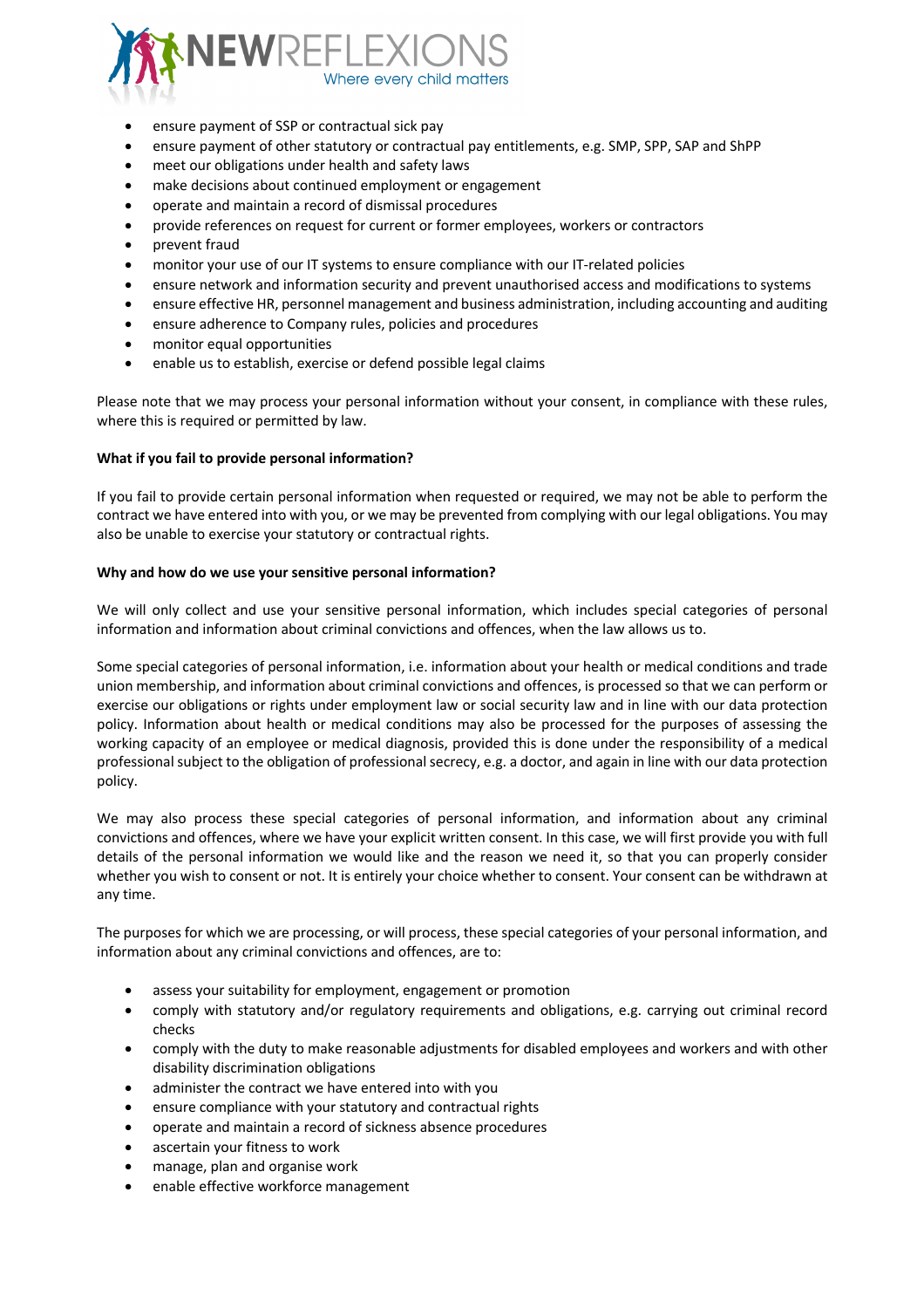

- ensure payment of SSP or contractual sick pay
- meet our obligations under health and safety laws
- make decisions about continued employment or engagement
- operate and maintain a record of dismissal procedures
- ensure effective HR, personnel management and business administration
- ensure adherence to Company rules, policies and procedures
- monitor equal opportunities
- meet childcare specific legal and regulatory requirements

Where the Company processes other special categories of personal information, i.e. information about your racial or ethnic origin, religious or philosophical beliefs and sexual orientation, this is done only for the purpose of equal opportunities monitoring and in line with our data protection policy. Personal information that the Company uses for these purposes is either anonymised or is collected with your explicit written consent, which can be withdrawn at any time. It is entirely your choice whether to provide such personal information.

We may also occasionally use your special categories of personal information, and information about any criminal convictions and offences, where it is needed for the establishment, exercise or defence of legal claims.

## **Change of purpose**

We will only use your personal information for the purposes for which we collected it. If we need to use your personal information for a purpose other than that for which it was collected, we will provide you, prior to that further processing, with information about the new purpose, we will explain the legal basis which allows us to process your personal information for the new purpose and we will provide you with any relevant further information. We may also issue a new privacy notice to you.

## **Who has access to your personal information?**

Your personal information may be shared internally within the Company, including with members of the HR department, payroll staff, your line manager, other managers in the department in which you work and IT staff if access to your personal information is necessary for the performance of their roles.

The Company may also share your personal information with third-party service providers (and their designated agents), including:

- external organisations for the purposes of conducting pre-employment reference and employment background checks
- payroll providers
- benefits providers and benefits administration, including insurers
- pension scheme provider and pension administration
- occupational health providers
- external IT services
- external auditors
- professional advisers, such as lawyers and accountants

The Company may also share your personal information with other third parties in the context of a potential sale or restructuring of some or all of its business. In those circumstances, your personal information will be subject to confidentiality undertakings.

We may also need to share your personal information with a regulator or to otherwise comply with the law.

We may share your personal information with third parties where it is necessary to administer the contract we have entered into with you, where we need to comply with a legal or regulatory obligation, or where it is necessary for our legitimate interests (or those of a third party).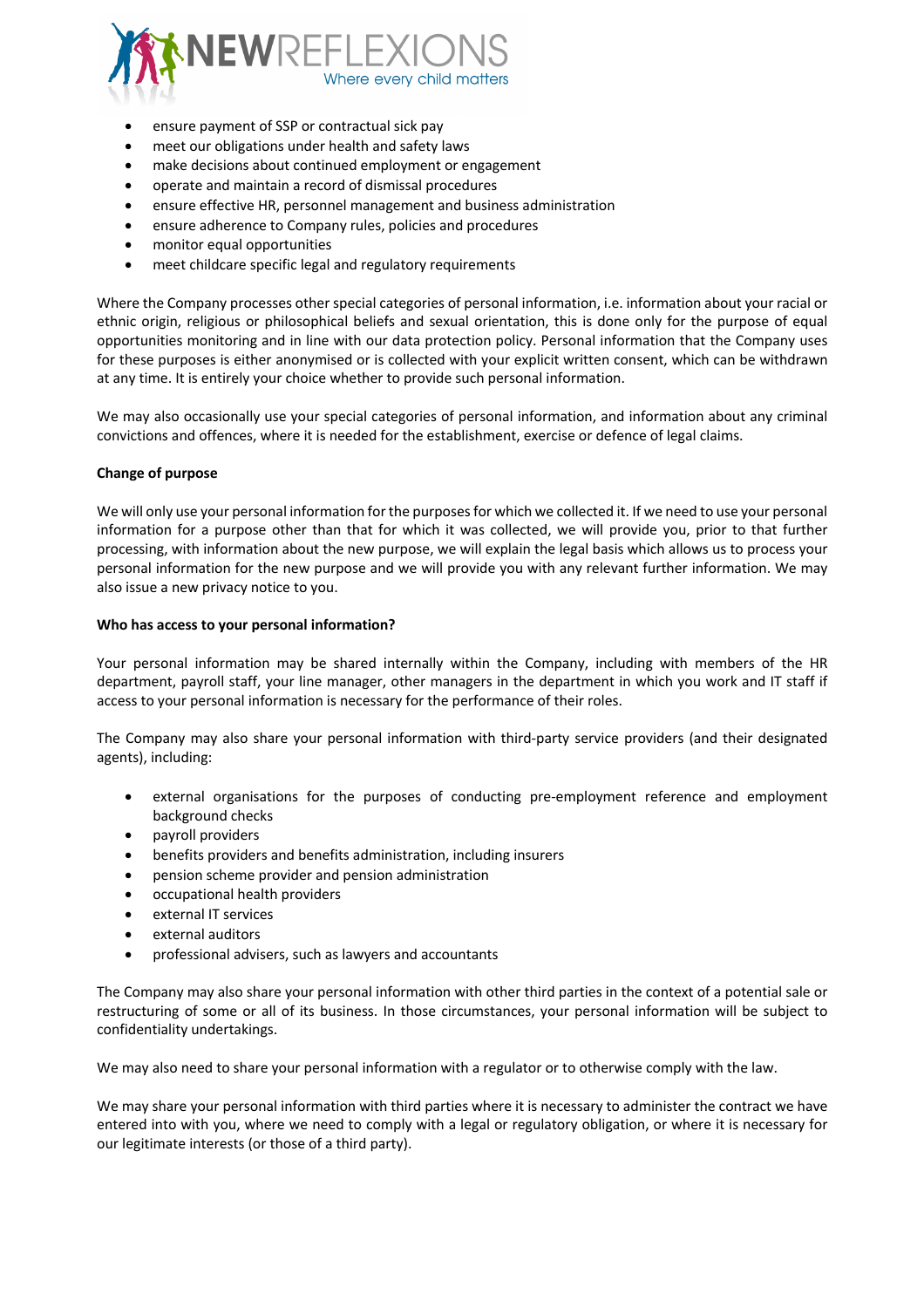

## **How does the Company protect your personal information?**

The Company has put in place measures to protect the security of your personal information. It has internal policies, procedures and controls in place to try and prevent your personal information from being accidentally lost or destroyed, altered, disclosed or used or accessed in an unauthorised way. In addition, we limit access to your personal information to those employees, workers, agents, contractors and other third parties who have a business need to know in order to perform their job duties and responsibilities. You can obtain further information about these measures from our HR Manager.

Where your personal information is shared with third-party service providers, we require all third parties to take appropriate technical and organisational security measures to protect your personal information and to treat it subject to a duty of confidentiality and in accordance with data protection law. We only allow them to process your personal information for specified purposes and in accordance with our written instructions and we do not allow them to use your personal information for their own purposes.

The Company also has in place procedures to deal with a suspected data security breach and we will notify the Information Commissioner's Office (or any other applicable supervisory authority or regulator) and you of a suspected breach where we are legally required to do so.

#### **For how long does the Company keep your personal information?**

The Company will only retain your personal information for as long as is necessary to fulfil the purposes for which it was collected and processed, including for the purposes of satisfying any legal, tax, health and safety, reporting or accounting requirements.

The Company will generally hold your personal information for the duration of your employment or engagement. The exceptions are:

- any personal information supplied as part of the recruitment process will not be retained if it has no bearing on the ongoing working relationship
- it will only be recorded whether a DBS criminal record check has yielded a satisfactory or unsatisfactory result, unless, in exceptional circumstances, the information in the criminal record check has been assessed by the Company as relevant to the ongoing working relationship

Personal information about criminal convictions and offences collected in the course of the recruitment process will be maintained after it has been verified through a DBS criminal record check. Due to the nature of your work convictions and related information is assessed by the Company and recorded as to the relevancy to the ongoing working relationship. Risk assessments are completed where appropriate.

Once you have left employment or your engagement has been terminated, we will generally hold your personal information for twelve years minimum after the termination of your employment or engagement, but this is subject to: (a) any minimum statutory or other legal, tax, health and safety, reporting or accounting requirements for particular data or records, and (b) the retention of some types of personal information to protect against legal risk, e.g. if they could be relevant to a possible legal claim in a tribunal, County Court or High Court.

We will hold payroll, wage and tax records (including salary, bonuses, overtime, expenses, benefits and pension information, National Insurance number, PAYE records, tax code and tax status information) for a minimum of twelve years after the termination of your employment or engagement.

Personal information which is no longer to be retained will be securely and effectively destroyed or permanently erased from our IT systems and we will also require third parties to destroy or erase such personal information where applicable.

In some circumstances we may anonymise your personal information so that it no longer permits your identification. In this case, we may retain such information for a longer period.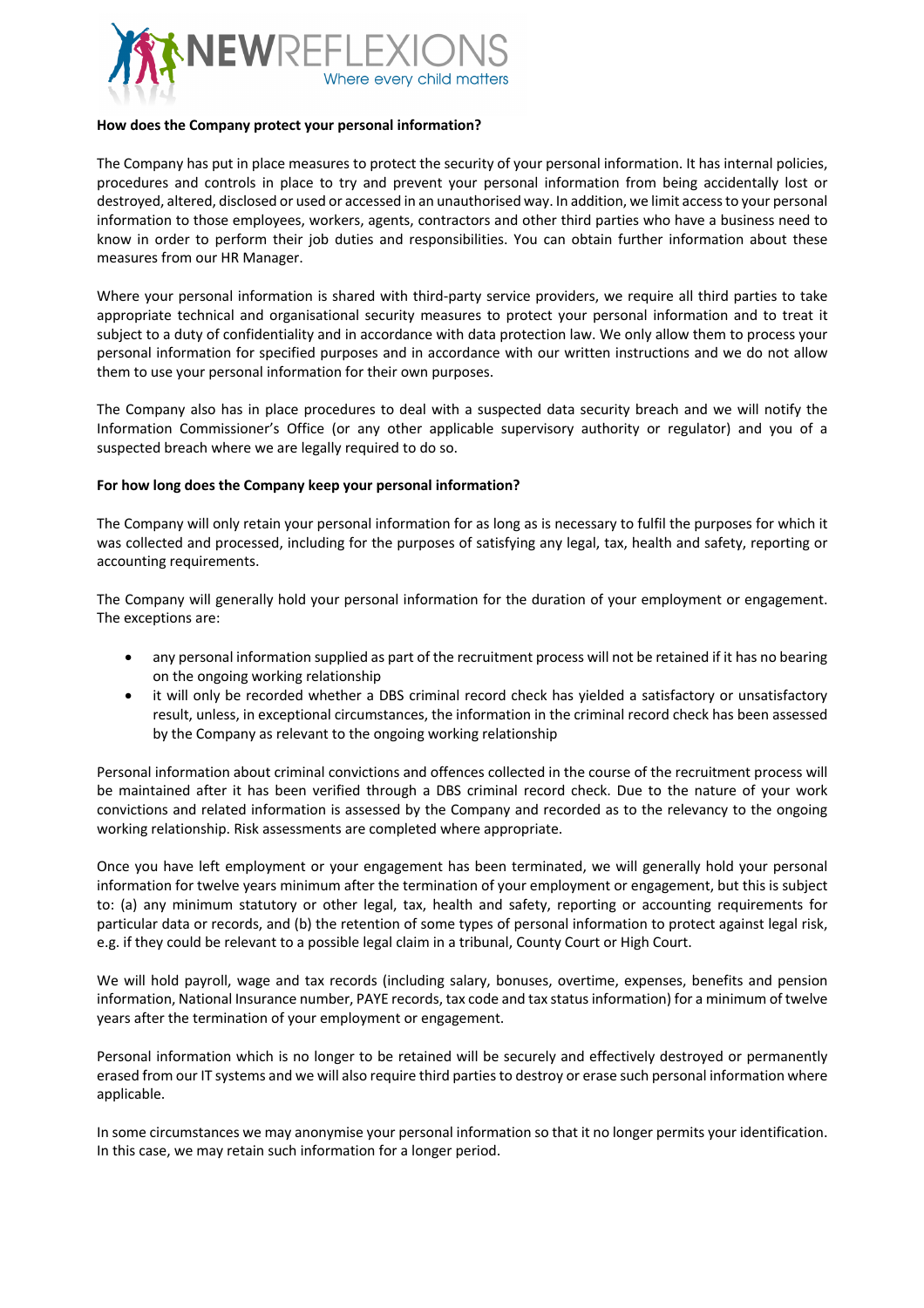

## **Your rights in connection with your personal information**

It is important that the personal information we hold about you is accurate and up to date. Please keep us informed if your personal information changes, e.g. you change your home address, during your working relationship with the Company so that our records can be updated. The Company cannot be held responsible for any errors in your personal information in this regard unless you have notified the Company of the relevant change.

As a data subject, you have a number of statutory rights. Subject to certain conditions, and in certain circumstances, you have the right to:

- request access to your personal information this is usually known as making a data subject access request and it enables you to receive a copy of the personal information we hold about you and to check that we are lawfully processing it.
- request rectification of your personal information this enables you to have any inaccurate or incomplete personal information we hold about you corrected.
- request the erasure of your personal information this enables you to ask us to delete or remove your personal information where there's no compelling reason for its continued processing, e.g. it's no longer necessary in relation to the purpose for which it was originally collected.
- restrict the processing of your personal information this enables you to ask us to suspend the processing of your personal information, e.g. if you contest its accuracy and so want us to verify its accuracy.
- object to the processing of your personal information this enables you to ask us to stop processing your personal information where we are relying on the legitimate interests of the business as our legal basis for processing and there is something relating to your particular situation which makes you decide to object to processing on this ground
- data portability this gives you the right to request the transfer of your personal information to another party so that you can reuse it across different services for your own purposes.

If you wish to exercise any of these rights, please contact the HR Manager. We may need to request specific information from you in order to verify your identity and check your right to access the personal information or to exercise any of your other rights. This is a security measure to ensure that your personal information is not disclosed to any person who has no right to receive it.

In the limited circumstances where you have provided your consent to the processing of your personal information for a specific purpose, you have the right to withdraw your consent for that specific processing at any time. This will not, however, affect the lawfulness of processing based on your consent before its withdrawal. If you wish to withdraw your consent, please contact the HR Manager. Once we have received notification that you have withdrawn your consent, we will no longer process your personal information for the purpose you originally agreed to, unless we have another legal basis for processing.

If you believe that the Company has not complied with your data protection rights, you have the right to make a complaint to the Information Commissioner's Office (ICO) at any time. The ICO is the UK supervisory authority for data protection issues.

## **Automated decision making**

Automated decision making occurs when an electronic system uses your personal information to make a decision without human intervention.

We do not envisage that any employment decisions will be taken about you based solely on automated decision making, including profiling. However, we will notify you in writing if this position changes.

## **Changes to this privacy notice**

The Company reserves the right to update or amend this privacy notice at any time, including where the Company intends to further process your personal information for a purpose other than that for which the personal information was collected or where we intend to process new types of personal information. We will issue you with a new privacy